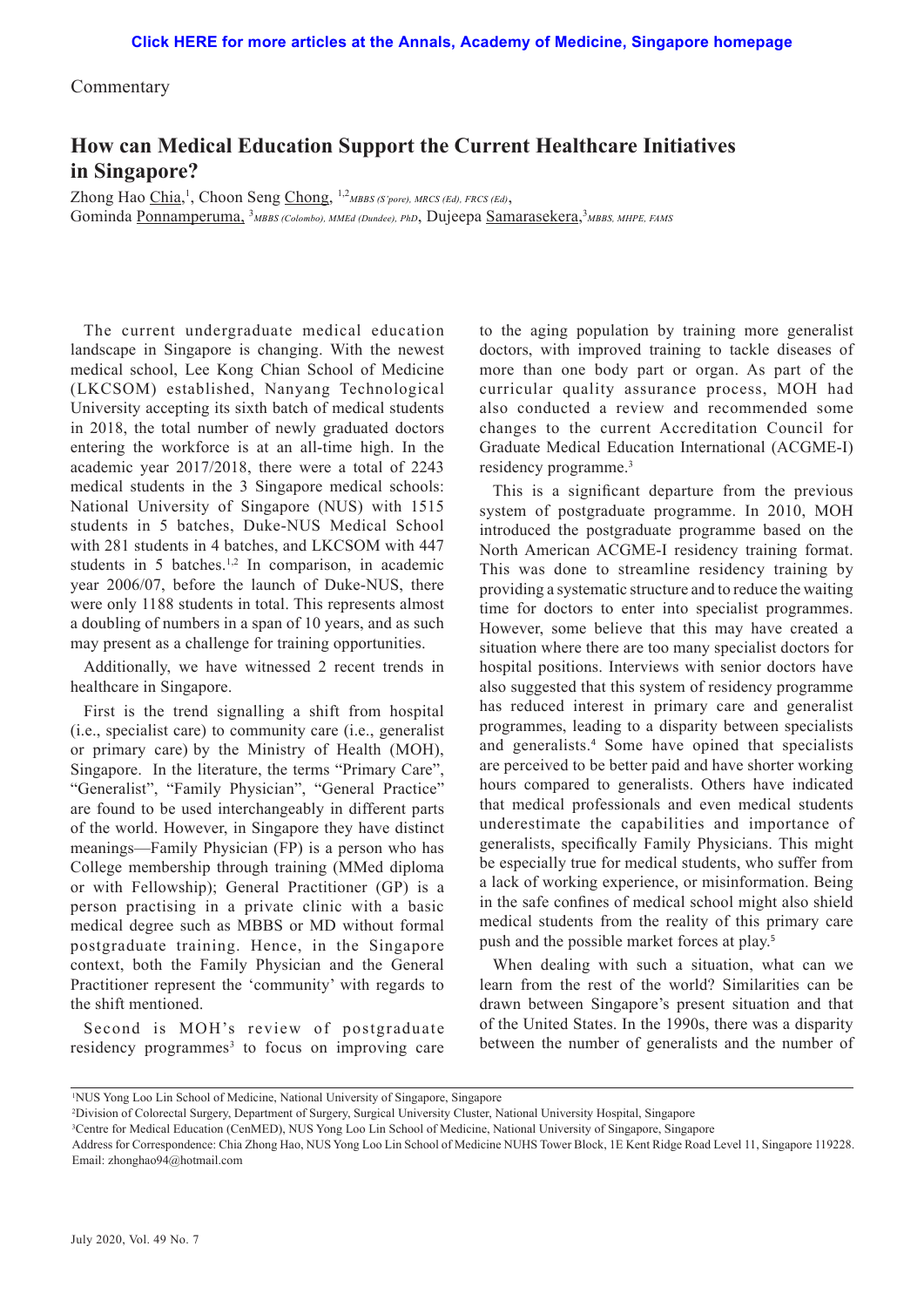specialists, with the American Government looking to shift its focus from specialist care to primary care or generalist care. Suggestions offered during their shift towards primary care included designating specific medical schools with a primary care-focused curriculum, changing the admissions process to allow more students interested in primary care into medical school, allowing primary care practitioners to chair the admissions process, providing role models from the primary care sectors throughout medical school, and offering more support for primary care practitioners.<sup>6</sup> Emphasis on primary care has to start from admissions, as studies have shown that a students' initial career preference is an important indicator of what they eventually pursue as a career, $\bar{y}$  and any changes in preference are usually from primary care to specialist care.8 Of course, considering the number of medical schools in the U.S. compared to Singapore, suggestions such as a designated primary care medical schools would not be feasible in Singapore. However, if the shift of focus to primary care were to succeed, some form of change in curriculum, as well as the admissions process seems to be necessary. More importantly, increased support for GPs during their practice would make a big difference. In fact, the Affordable Care Act in the U.S. included provisions such as bonuses for primary care providers.<sup>9</sup>

Other studies in the U.S. have also shown that up to half of students who have the intention to pursue generalist careers at the point of matriculation into medical school retain interest, and twice that number acquire an interest during their basic medical education.<sup>10</sup> This was postulated in the past to be due to greater emphasis on primary care in the medical school and the changes in health care delivery. In the current push towards primary care, this effect might be seen in Singapore as well.

In a study of medical students from a Canadian medical school, students expressed concern about the general public's negative bias towards family physicians.<sup>11</sup> In the U.S. in the 1990s, many similar concerns regarding primary care, in economics, academics, and behaviour<sup>12</sup> were raised, and many of these concerns are still present. Although there are no studies showing this problem in Singapore, the problem could be present in Singapore. Hence, although emphasis must be placed on changing the public perception of GPs and FPs, some focus must also be placed on changing medical students' perceptions. This problem could potentially become a case of a self-fulfilling prophecy: those who did not want to be a GP due to negative perception ended up having no choice but to be a GP and their unchanged negative perception of what a GP is like influences their practice. Ultimately instead of actively trying to change the public perception, their negative practice continues the negative public perception of GPs.

In addition, many studies were conducted in the U.S., looking into factors influencing specialty choice in graduates and how best to boost the primary care specialty take-up rates.<sup>5,9,10</sup> These studies offered recommendations that might have indirectly served as a feedback mechanism to the policy changes in the U.S. Within a short span of a few years, family medicine and generalist tracks became the top choice of residency programme among graduates. At present, there has already been a significant increase in the number of medical students in America, and an increasing reliance on foreign graduates; $^{13}$  yet there are still increasing workforce shortages in both primary care and specialty care.14 Deans of medical schools have even expressed concerns about the availability of residency training positions,<sup>15</sup> with some suggesting that these shortages would not have been present if the specialist residency programmes were not capped  $30$  years ago.<sup>16</sup>

In Singapore, published studies are centered around what factors influence medical student choices for specific specialties like emergency medicine<sup>17</sup> and psychiatry, or focusing on the impact of a specific factor like debt on specialty choice,<sup>18</sup> or factors affecting the choice of a sponsoring institute.<sup>19</sup> While these studies are essential for programme directors of these specialties, it is not relevant to understanding what current medical students feel about the current medical education and healthcare trends. Factors found to affect the choice of specialty, and sponsoring institute in local studies<sup>17,19</sup> were largely similar to those found in overseas studies.<sup>21</sup> Some of these factors were seen to be important to students choosing a primary care career, and perhaps these factors could be highlighted specifically by faculties trying to encourage students towards a primary care career.

The trends in the medical education landscape may have created diverse views among the current medical students on their current and future training prospects. In fact, there have been signs of these changes being implemented. Residency training positions offered in the generalist fields such as internal medicine, family medicine, or geriatrics begin to make up a larger proportion of the overall training